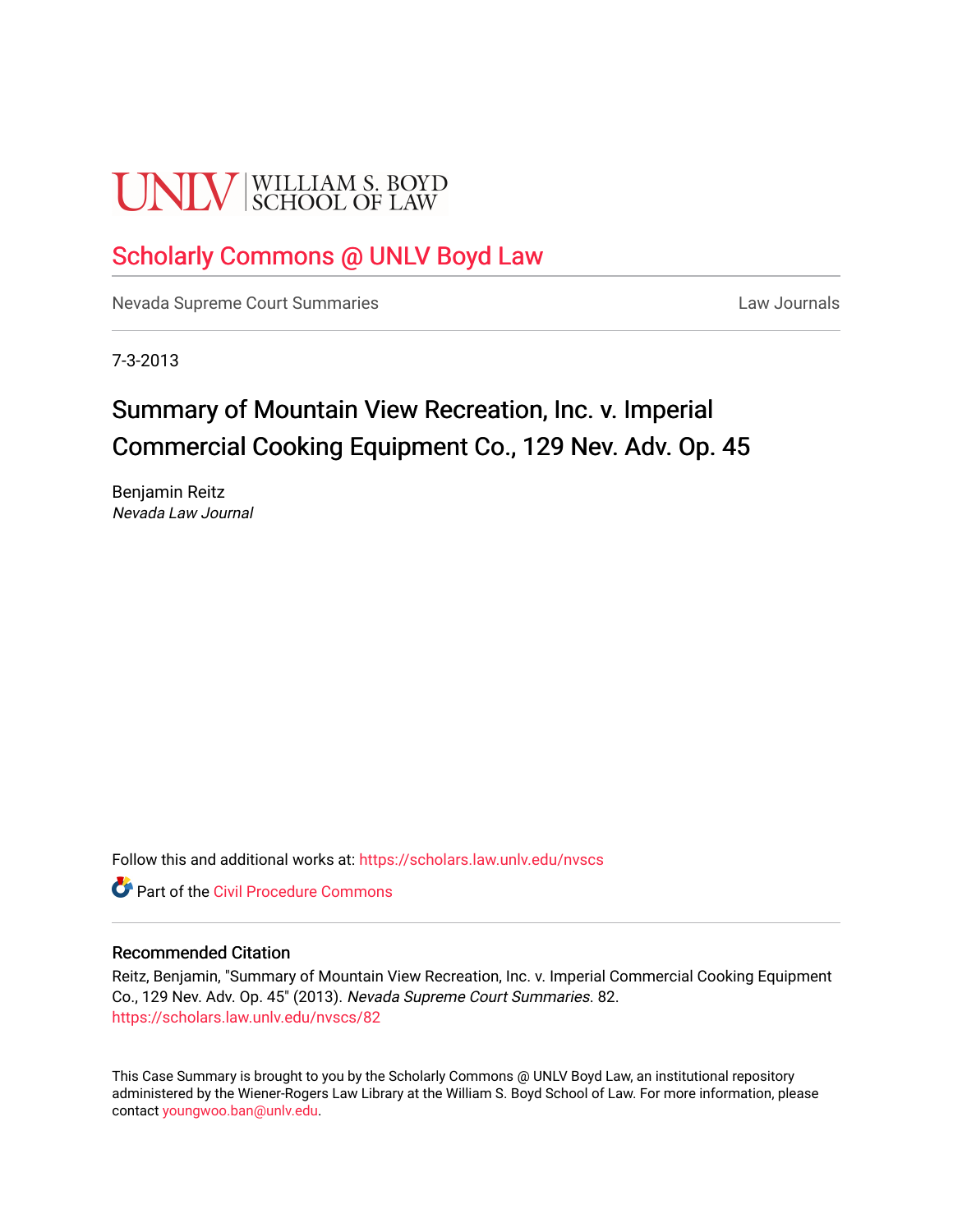*Mountain View Rec. v. Imperial Commercial, 129 Nev. Adv. Op. 45 (July 3, 2013)*<sup>1</sup>

#### CIVIL PROCEDURE – TRANSFER OF VENUE

#### **Summary**

This is an appeal from a district court order granting respondents' motion to transfer venue from Nye County to Clark County.

### **Disposition/Outcome**

The Court reversed the district court order, concluding that the district court abused its discretion because it (1) lacked sufficient evidence in the record to support transfer under the doctrine of *forum non conveniens*; (2) failed to properly analyze the issues under NRS 3.100(2) and past precedent requiring Nevada counties to provide adequate courtroom facilities; and (3) failed to consider the docket congestion in Clark County before reaching its decision.

## **Factual and Procedural History**

In 2003, the Mountain View Recreation Center located in Pahrump, Nevada, caught fire and was destroyed. In 2005, Mountain View (Petitioner) filed suit against several defendants in connection with the design and maintenance of a deep-fryer that allegedly caused the fire, as well as the center's sprinkler system that failed to dowse the fire. The defendants included Heritage Operating, L.P., and Harmony Fire Protection, Inc. (collectively, the Respondents).

In 2010, the Respondents filed a motion to transfer venue from Nye County to Clark County.<sup>2</sup> The district court declined to authorize the transfer based on the potential inability to select an impartial jury.<sup>3</sup> However, the district court granted the transfer "based on the convenience of the witnesses and the promotion of the ends of justice." The "ends of justice" referred in part to the effect of NRCP 41(e), which requires trial to begin within five years of filing suit. Here, the case would be subject to dismissal for want-of-prosecution in December 2010, but the district court found that Pahrump's courtroom facilities were not adequate or available to hold the trial by that time.

The district court also heard alternative arguments on changing venue to Tonopah, NV, rather than Clark County. Noting that Tonopah is 104 miles further from Pahrump than is Las Vegas, the court authorized the transfer to Clark County. Petitioner, Mountain View, filed a timely appeal.

#### **Discussion**

#### Forum Non Conveniens

<u> 1989 - Jan Samuel Barbara, margaret e</u>

NRS 13.050 codifies the doctrine of *forum non conveniens*. NRS 13.050(2)(c) states that "[t]he court may, on motion, change the place of trial . . . [w]hen the convenience of the

<sup>&</sup>lt;sup>1</sup> By Benjamin Reitz<br><sup>2</sup> Harmony Fire Protection joined the motion filed by Heritage Operating.<br><sup>3</sup> The Court further clarified that jury selection could not be considered on appeal because the selection must be attempted prior to the appeal.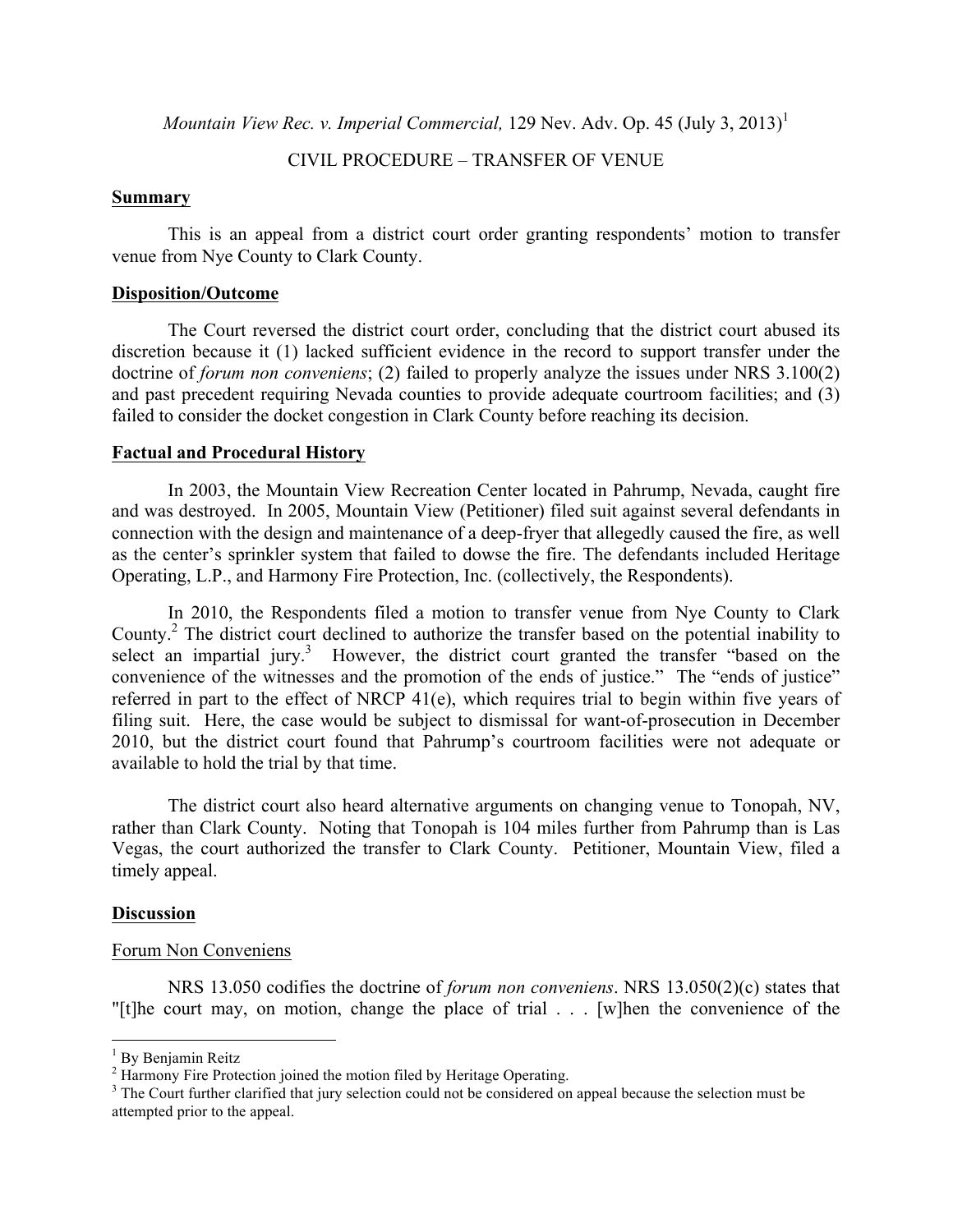witnesses and the ends of justice would be promoted by the change." However, courts must give deference to the forum selection made by the plaintiff and the basis for transfer must be supported by affidavits: "[a] specific factual showing must be made." $4$ 

To support the transfer of venue, Respondents alleged inconvenience and hardship of the parties, counsel, and expert witnesses, most of whom resided in Las Vegas or would have to travel through Las Vegas to reach Pahrump. However, Respondents failed to support such allegations with evidence in the record. Furthermore, the Court noted that the allegations, if supported, would not establish grounds for transfer under *forum non conveniens* because inconvenience of the parties, counsel, and expert witnesses is not a consideration under the doctrine, and generally speaking ease of travel has greatly increased in the modern era. The Court concluded that the record contained insufficient evidence to support transfer under NRS 13.050, and therefore the district court abused its discretion.

#### Inadequate Courtroom Facilities

NRS 3.100(2) states that "[i]f a room for holding court. . . is not provided by the county, . . . the court may direct the sheriff to provide such room, attendants, fuel, lights and stationery, and the expenses thereof shall be a county charge."

Based on its prior interpretation of NRS 3.100 in *Angell v. Eighth Judicial District Court*, 108 Nev. 923, 839 P.2d 1329 (1992), the Court found that Nye County had a statutory duty to provide adequate facilities and support staff. The Court then expanded on its prior holding to require that when considering whether a change of venue is necessary based on a potential inadequacy of courtroom facilities within a county, a district court must analyze and provide specific findings regarding whether: (1) existing courtroom facilities are adequate or, with comparatively minor expense and effort, can be made adequate; and (2) if existing courtroom facilities are inadequate, whether there are alternative facilities within the county that may be appropriately utilized to accommodate the trial.

The Court noted that the district court failed to cite evidence in the record to establish that facilities in Pahrump were inadequate or that Nye County could not make alternative arrangements.

#### Congestion of Docket

<u> 1989 - Jan Samuel Barbara, margaret e</u>

The Court first acknowledged the Ninth Circuit's comment that *forum non conveniens* should not be a solution for overburdened dockets.<sup>5</sup> To the contrary, any analysis of court congestion in the decision to transfer should focus on the availability and resources of the transferee venue.<sup>6</sup> The party seeking to transfer must make a prima facie showing that the suit can be maintained in the transferee venue.<sup>7</sup> Because the Respondents did not meet such a

<sup>4</sup> Eaton v. Second Judicial Dist. Court, 96 Nev. 773, 775, 616 P.2d 400, 401 (1980), *overruled on other grounds by* 

 $^{5}$  Gates Learjet Corp. v. Jensen, 743 F.2d 1325, 1337 (9th Cir. 1984).  $^{6}$  *Id.* 

 $7$  GeoChem Tech Corp. v. Verseckes, 962 S.W.2d 541, 543 (Tex. 1998).